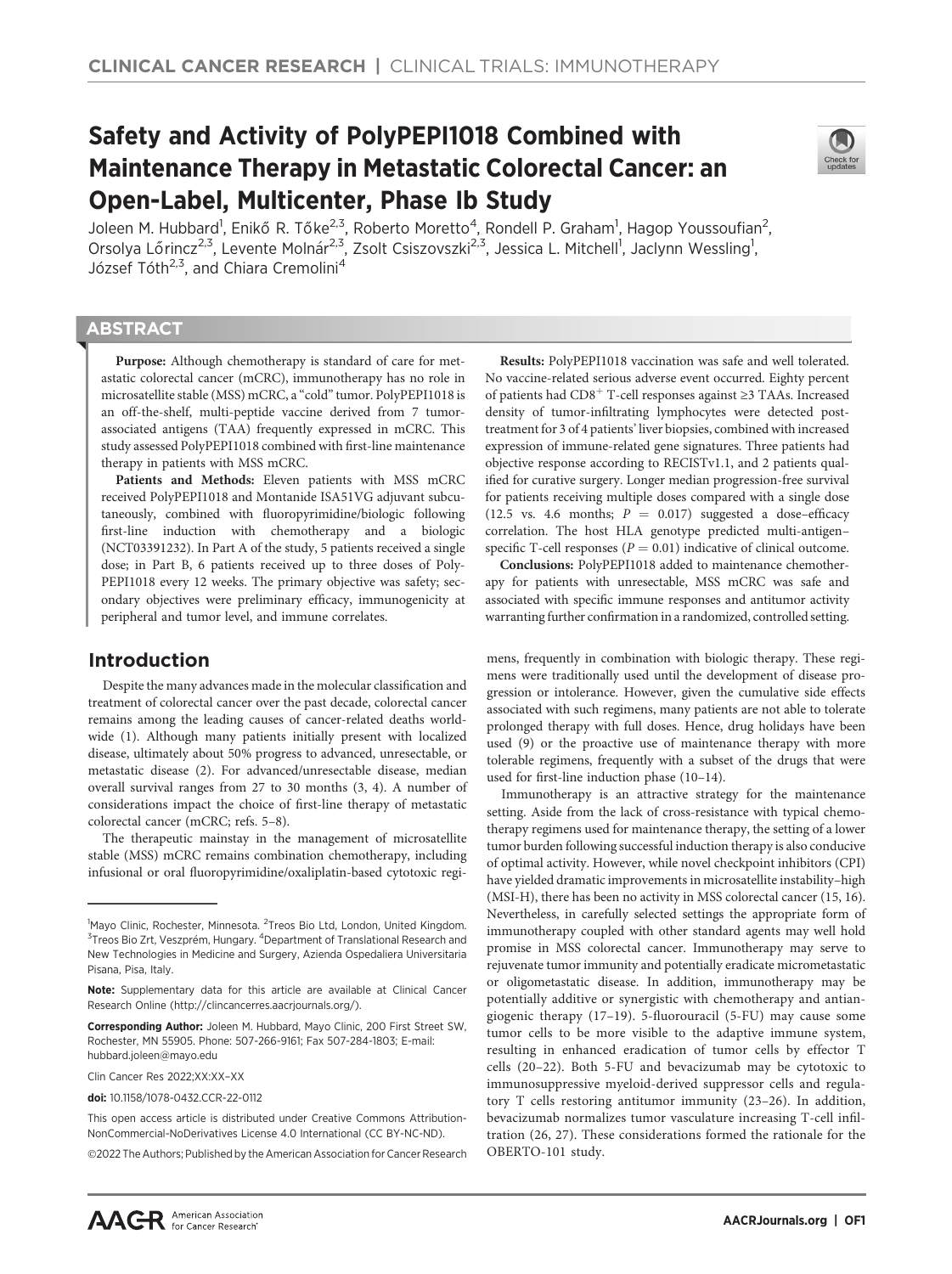#### Translational Relevance

PolyPEPI1018 is a cancer vaccine composed of multiple tumor– associated peptides designed to engage multiple T-cell clones against the patients' tumor. To our knowledge, this is the first study to assess safety and initial efficacy of a peptide vaccine as addon to fluoropyrimidine/bevacizumab maintenance therapy in patients with microsatellite stable metastatic colorectal cancer. The study showed immunologically and clinically meaningful activity of this treatment.

OBERTO-101 is a first-in-human study evaluating the safety, tolerability, immunogenicity, and efficacy of a subcutaneously injected vaccine, PolyPEPI1018, along with Montanide ISA51VG adjuvant as an add-on immunotherapy to fluoropyrimidine-based maintenance therapy for patients with MSS mCRC following a period of induction treatment with conventional chemotherapy and biologics. PolyPEPI1018 was designed to address the dual challenges of patient and tumor heterogeneity. Specifically, six synthetic long peptides derived from seven tumor-associated antigens (TAA) frequently expressed in colorectal cancer (28–34), altogether contain 12 novel and shared epitopes that can result in the induction of broad antitumor immunity in high proportion of patients (35). It is hypothesized that the activation and proliferation of multiple cytotoxic T lymphocytes will result in the killing of tumor cells in collaboration with the background therapy.

## Patients and Methods

#### Study design

This was a phase IIb, open-label, nonrandomized, multicenter study to evaluate the safety, tolerability, immunogenicity, and efficacy of a single injection (Part A) or multiple subcutaneous injections every 12 weeks for three doses (Part B) of PolyPEPI1018 as an add-on immunotherapy to the maintenance therapy (Supplementary Fig. S1). The study included a 12-week follow-up period after the last vaccination. After completion of the vaccination(s), subjects remained on maintenance therapy until disease progression or intolerance per discretion of the investigator.

The clinical sites conducting the study were Pisa University Clinic, Pisa, Italy (Part A) and Mayo Clinic, Rochester, MN (Part A and B). This study was carried out in accordance with International Conference on Harmonization Good Clinical Practice and the Declaration of Helsinki. The protocol was approved by the institutional review board of each participating site. All patients signed written informed consent.

Male or female patients, 18 to 75 years of age with histologically confirmed stage IV metastatic adenocarcinoma originating from the colon or the rectum were enrolled during their transition to maintenance therapy with a fluoropyrimidine (5-FU or capecitabine) plus the same biologic agent used during induction (Table 1). Treatment with PolyPEPI1018 was initiated within 3 weeks of transition to maintenance therapy. Before enrollment, patients experienced partial response (PR) or stable disease (SD) during this first-line treatment. Prior systemic immunotherapy treatment was excluded. Presence of at least one measurable reference lesion according to RECIST v1.1 criteria was needed. Patients with MSI-H tumors, documented BRAF mutations, and those with central nervous system metastases were excluded. Patients must have had Eastern Cooperative Oncology Group (ECOG) performance status of 0 or 1.

Study protocol is deposited at ClinicalTrials.gov, NCT03391232.

#### Procedures

#### Design of PolyPEPI1018

For the design of PolyPEPI1018, dominant epitopes of the target TAAs were determined using an in silico model cohort as described earlier (36). Briefly, overlapping 9 mers of the 7 protein antigens were scanned to predict their binding to the 152 HLA class I alleles of 433 individuals with mixed ethnicity comprising the in silico cohort representative of the global population, as previously described (37). As a next step, the predicted epitopes restricted to multiple  $(≥3)$ autologous HLA alleles (PEPI) were determined for each of the 433 subjects and selected those that are most frequently shared among them. After considering also physico-chemical properties of the peptides, twelve 15 mers were selected containing the dominant (core) 9 mers to maximize the predicted HLA class II bindings, as well (Supplementary Table S1). To gain long peptides (30 mers; ref. 38), the twelve 15-mer peptides were paired creating six 30-mer peptides which do not contain neoepitopes (8 mers) at the joining region homologous with the human proteosome (Basic Local Alignment Search Tool analysis). As a result, PolyPEPI1018 vaccine contains six 30-mer peptides, consisting of immunodominant epitopes from seven colorectal cancer–specific TAAs (EPCAM, SURVIVIN, TSP50, FBXO39, SPAG9, CAGE1, MAGE-A8). When considering all six 30 mers of PolyPEPI1018, 98% of subjects in the in silico cohort were predicted to have at least one vaccine-specific HLA class I PEPI, 91% have 2 PEPIs, and 100% of them have HLA class II PEPIs, potentially covering large fraction of the study population, as well (Supplementary Table S1; ref. 37).

Vaccine peptides were manufactured using solid-phase peptide synthesis (Ambiopharm Inc). DMSO/Water solution of peptide mixtures were filled (Bioserv Corp) into two vials (0.2 mg/mL, each peptide). Before vaccination, each mixture was separately emulsified with equal volume of Montanide ISA51VG adjuvant (Seppic) using the standard two-syringe method. Each mixture was injected subcutaneously into two anatomic sites: the two arms and two thighs.

#### HLA Genotyping

HLA genotyping was performed by LabCorp from saliva sample (buccal swab) using next-generation sequencing. HLA-class I and II allele bindings were predicted using the Immune Epitope Database and NetMHCII ( $IC_{50}$  < 500 nmol/L) prediction tools, respectively.

#### In vitro stimulated ELISpot assay

Every 3 weeks, 45 mL peripheral blood was drawn into EDTA tubes and peripheral blood mononuclear cells (PBMC) were isolated using Ficoll gradient centrifugation for each subject. PBMCs were thawed in RPMI1640 with 10% FBS and incubated for 7 days at 37 $^{\circ}$ C, 5% CO<sub>2</sub>. On day 1 and 4, the medium was refreshed and supplemented with 5 ng/mL IL7 or 5 ng/mL IL7 and 4 ng/mL IL2 (R&D Systems), respectively. After 7 days, PBMCs were harvested and rested for 16 hours, then seeded in 2 or 3 replicates (depending on sample availability) on IFN $\gamma$ /Granzyme-B/TNF $\alpha$  FluoroSpot plates (Mabtech) at 100,000 to 150,000 cells/well in RPMI-10% FBS. Cells were incubated either with the RPMI-10% FBS medium, or the peptides (5 µg/mL), or peptide pools (5 µg/mL per peptide) overnight at  $37^{\circ}$ C, 5% CO<sub>2</sub>. Development was performed according to the manufacturer's instructions. Results were acquired with a Mabtech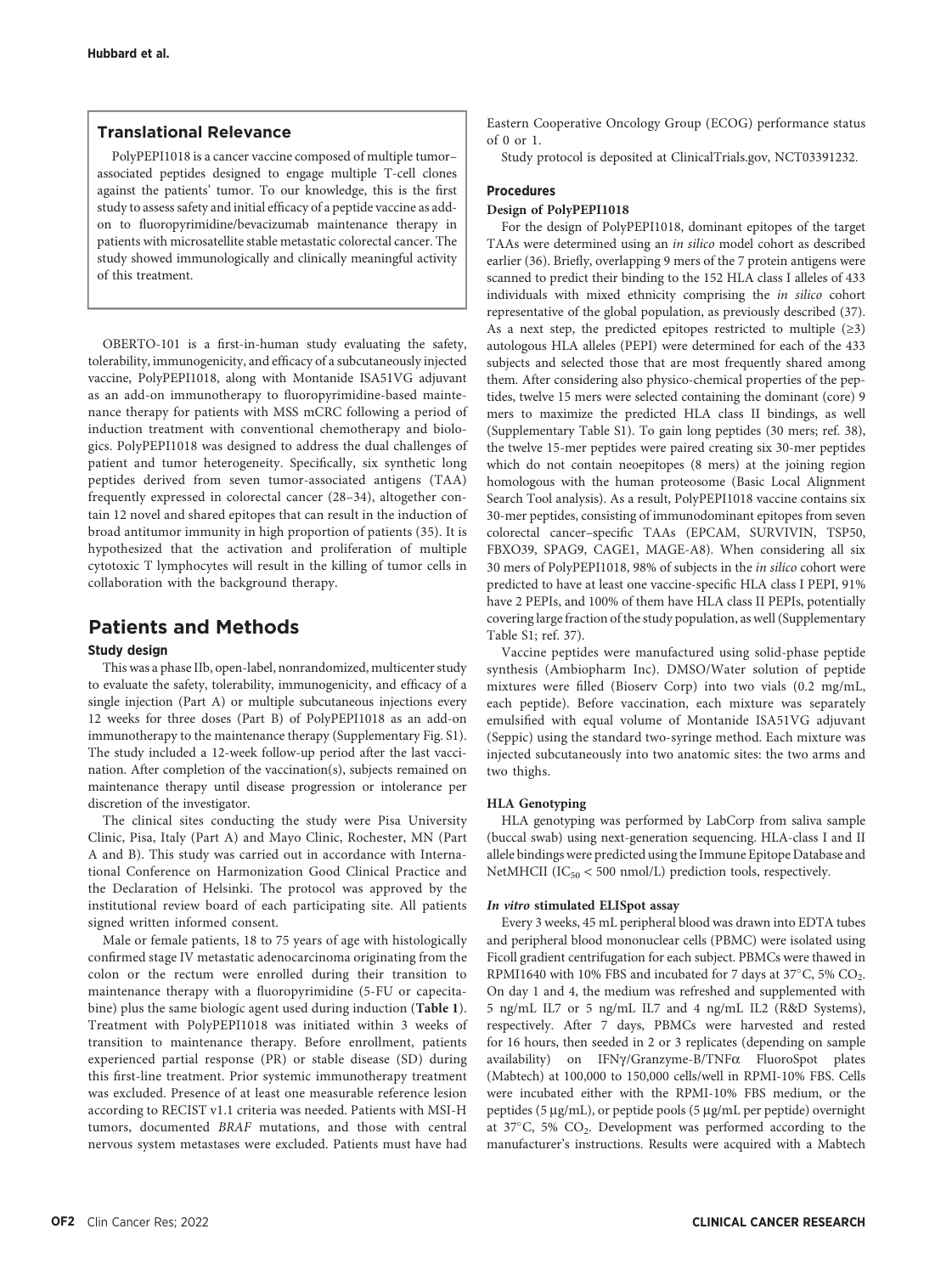| Additional<br>anticancer<br>treatment                                |                                     |                                             |                                     | therapy                          |                                      |                              |                                     |                                 | Surgery                                |                                     | Surgery                                                                             |
|----------------------------------------------------------------------|-------------------------------------|---------------------------------------------|-------------------------------------|----------------------------------|--------------------------------------|------------------------------|-------------------------------------|---------------------------------|----------------------------------------|-------------------------------------|-------------------------------------------------------------------------------------|
|                                                                      | $\frac{4}{2}$                       | $\frac{4}{2}$                               | $\frac{4}{2}$                       | Radio-                           | $\frac{1}{2}$                        | $\frac{4}{2}$                | $\frac{4}{2}$                       | $\frac{4}{2}$                   |                                        | $\frac{4}{2}$                       |                                                                                     |
| (weeks)<br>PFS                                                       | $\overline{1}$                      | $\supseteq$                                 | 57                                  | 26 <sup>b</sup>                  | 27                                   | $\supseteq$                  | 25 <sup>b</sup>                     | 54                              | 25 <sup>b</sup>                        | 32                                  | 56 <sup>b</sup>                                                                     |
| (irRECIST)<br>response<br>vaccine<br>Post                            | ¥                                   | <b>Gdill</b>                                | ¥                                   | ¥                                | ¥                                    | <b>Gdill</b>                 | ¥                                   | ¥                               | irPR                                   | irPD                                | irPR                                                                                |
| response<br><b>(RECIST</b><br>vaccine<br>Post<br>$\sqrt{1.1}$<br>Sex | g                                   | g                                           | SD                                  | SD                               | $\approx$                            | g                            | SD                                  | SD                              | $\mathbb{R}$                           | S                                   | Æ                                                                                   |
|                                                                      | Σ                                   | Щ                                           | Σ                                   | Σ                                | Σ                                    | Σ                            | Σ                                   | Σ                               | Σ                                      | Σ                                   | Σ                                                                                   |
| enrollment<br>Age<br>$\ddot{a}$                                      | 29                                  | 64                                          | 59                                  | 73                               | 66                                   | 48                           | 49                                  | 54                              | 45                                     | 57                                  | 52                                                                                  |
| KPS                                                                  | 8                                   | <b>POL</b>                                  | $\overline{0}$                      | <b>DOI</b>                       | 100                                  | 8                            | 90                                  | 100                             | 8                                      | <b>DOI</b>                          | 90                                                                                  |
| ECOG<br>score                                                        |                                     | $\circ$                                     | $\circ$                             | $\circ$                          |                                      | $\circ$                      | $\circ$                             | $\circ$                         | $\circ$                                | $\circ$                             | $\circ$                                                                             |
| Maintenance<br>therapy                                               | 5-FU, leucovorin,<br>bevacizumab    | 5-FU, leucovorin,<br>bevacizumab            | 5-FU, leucovorin,<br>panitumumab    | 5-FU, leucovorin,<br>bevacizumab | 5-FU, leucovorin,<br>bevacizumab     | bevacizumab<br>Capecitabine, | 5-FU, leucovorin,<br>bevacizumab    | 5-FU, leucovorin<br>bevacizumab | bevacizumab<br>Capecitabine,           | <u>bevacizumab</u><br>Capecitabine, | 5-FU, leucovorin,<br>cetuximab                                                      |
| Vaccine<br>Dose(s)                                                   |                                     |                                             |                                     |                                  |                                      |                              | $\sim$                              | $\mathsf{M}$                    | M                                      | Z                                   | Z                                                                                   |
| Response on<br>(RECIST VI.1)<br>induction                            | SD                                  | Æ                                           | SD                                  | Æ                                | $\mathbb{R}$                         | SD                           | SD                                  | Æ                               | SD                                     | SD                                  | Æ                                                                                   |
| Induction<br>therapy                                                 | bevacizumab<br>$FOLFOX +$           | bevacizumab<br>FOLFOXIRI +                  | panitumumab<br>FOLFOX +             | bevacizumab<br>FOLFOX +          | bevacizumab<br>FOLFOXIRI +           | bevacizumab<br>FOLFOX +      | bevacizumab<br>FOLFOX +             | FOLFOXIRI +                     | bevacizumab<br>bevacizumab<br>FOLFOX + | bevacizumab<br>$FOLFIRI +$          | cetuximab<br>FOLFOX +                                                               |
| Genetic profile                                                      | KRAS mut, MSS,<br>HER2 pos          | KRAS mut, MSS                               | HER2 nea, MSS<br>RAS/BRAF wt,       | KRAS mut, MSS                    | KRAS mut, MSS                        | KRAS mut, MSS,<br>HER2 neg   | RAS wt, BRAF wt,<br>M <sub>SS</sub> | KRAS mut, MSS,<br>HER2 neg      | KRAS mut, MSS,<br>HER2 nea             | KRAS mut, MSS<br>HER2 neg           | MSS, HER2 neg<br>RAS/BRAF wt,                                                       |
| Metastasis                                                           | Liver                               | Synchronous liver                           | Synchronous liver                   | Synchronous liver and<br>lung    | Synchronous liver                    | Liver                        | Liver and lung                      | Liver                           | Liver and omentum,<br>mesentery        | Liver and peritoneal                | axilla, mediastinum<br>lymphadenopathy<br>- supraclavicular<br>Liver, with<br>hilum |
|                                                                      | Adenocarcinoma of<br>the left colon | Adenocarcinoma of<br>the hepatic<br>flexure | Adenocarcinoma of<br>the left colon | adenocarcinoma<br>Rectal         | Adenocarcinoma of<br>the right colon | adenocarcinoma<br>Rectal     | adenocarcinoma<br>Rectosigmoid      | adenocarcinoma<br>Rectal        | Adenocarcinoma of<br>the cecum         | adenocarcinoma<br>Rectosigmoid      | adenocarcinoma<br>Rectosigmoid                                                      |
| Patient ID <sup>®</sup> Diagnosis                                    | $O1 - OOO1^{A}$                     | $02 - 0001A$                                | $02 - 0002^A$                       | 02-0003                          | $02 - 0004^A$                        | $O1 - COO$ $O8^{\text{dB}}$  | 01-0003 <sup>B</sup>                | $\overline{O1-0002}^B$          | $O1 - OOO4^B$                          | $\overline{O1-0005}^B$              | $O1 - OOO7B$                                                                        |

# Abbreviations: FOLFOX, 5-fluorouracil (Adrucil, Fluorouracile Teva), leucovorin calcium, oxaliplatin (Eloxatin, Oxaliplatin GSun); FOLFOXIRI, 5-fluorouracil (Adrucil, Fluorouracile Teva), leucovorin calcium, oxaliplatin (E Abbreviations: FOLFOX, 5-fluorouraciil, Fluorouraciie Teva), leucovorin calcium, oxaliplatin (Eloxatin, Oxaliplatin CSun); FOLFOXIRI, 5-fluorouraciil, (Adrucil, Fluorouraciie Teva), leucovorin calcium, oxaliplatin (Eloxati Oxaliplatino Sun), irinotecan (Camptosar, Irinto), bevacizumab (Avastin), capecitabine (Xeloda, Capecitabina Accord), panitumumab (Vectibix), cetuximab (Erbitux); KPS, Karnofsky Performance Score; NE, not evaluated.<br>Supers bCensored data. bCensored data.

Table 1. Patients' baseline characteristics and major outcomes.

Table 1. Patients' baseline characteristics and major outcomes.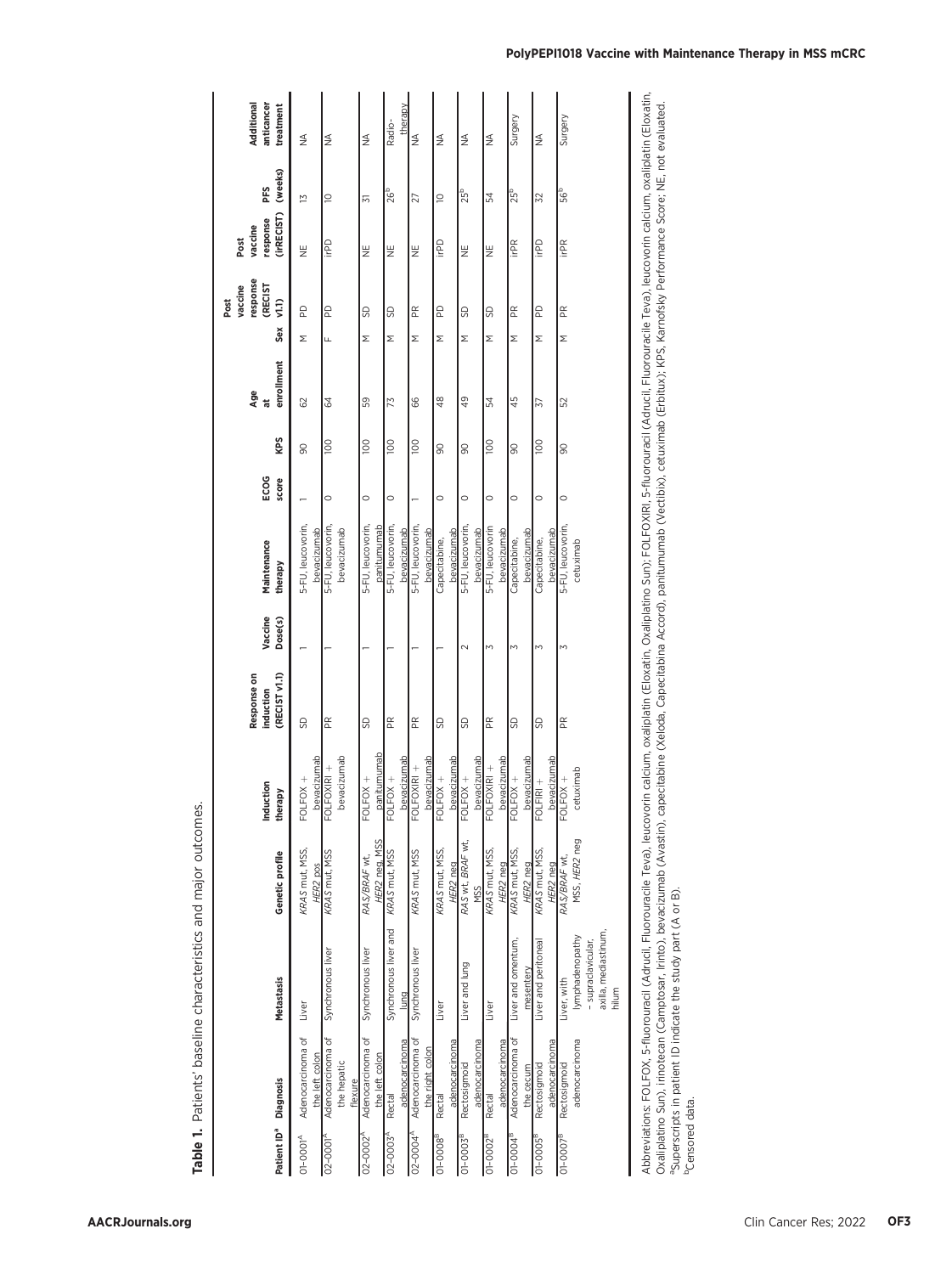IRIS reader and analyzed using the Mabtech Apex software. In vitro stimulated (IVS) ELISpot results were considered positive when after subtracting the corresponding nonstimulated control  $(\Delta$ SFU), the result was >2.5-fold higher than the DMSO negative control. A response was considered "boosted" compared with pre-vaccination when at least two-fold increase in  $\Delta$ SFU was achieved.

#### Ex vivo ELISPOT assay

The IFN $\gamma$ /Granzyme-B/TNF $\alpha$  FluoroSpot plates were blocked with RPMI-10% FBS and cryopreserved PBMCs (100,000 cells/well) plated in 2 or 3 replicates depending on sample availability. The cells were incubated either with DMSO as negative control, the individual peptides (5 µg/mL) or peptide pools (5 µg/mL per peptide) overnight at 37°C, 5% CO<sub>2</sub>. Plates were developed according to the manufacturer's instructions and data measured as described above. Ex vivo ELISPOT results were considered positive when after subtracting the corresponding nonstimulated control ( $\Delta$ SFU), the result was higher than the DMSO negative control. A response was considered "boosted" (vaccine-specific) when at least two-fold increase in DSFU was achieved compared with pre-vaccination.

#### Ex vivo intracellular cytokine staining

Two hundred thousand cryopreserved PBMCs/well were seeded in 2 or 3 replicates on sterile round-bottom 96-well plates (Thermo Fisher) in RPMI1640 supplemented with 10% Human Serum HI. After 2-hour incubation either with DMSO, or the peptides  $(5 \mu g/mL)$  or peptide pools (5 mg/mL per peptide), BD GolgiPlug (BD Biosciences) was added to the wells at  $1 \mu L/mL$ . After 4 hours incubation, cells were treated with dissociation buffer (Thermo Fisher) and incubated with Zombie NIR Viability Dye (BioLegend) at room temperature for 15 minutes. Cells were incubated in Fc Blocking reagent for 5 minutes and stained with anti-CD3 (Miltenyi Biotec; catalog no. 130–113–141, RRID: AB\_ 2725966), anti-CD4 (BD Biosciences; catalog no. 564724, RRID:AB\_2738917), and anti-CD8 (BD Biosciences; catalog no. 612754, RRID:AB\_2870085) antibodies for 30 minutes at  $4^{\circ}$ C, then washed, permeabilized and fixed according to the manufacturer's recommendations (BD Biosciences). Intracellular cytokines were labeled using a staining mixture of anti-IFNγ (BioLegend; catalog no. 502515, RRID:AB\_493029), anti-IL2 (BioLegend; catalog no. 500315, RRID:AB\_493370), and anti-TNFa (BioLegend; catalog no. 502909,  $RRID:AB_315261)$  antibodies at  $4^{\circ}C$  for 30 minutes. Cells were washed twice before acquisition. All flow cytometry data was acquired with a LSRFortessa X-20 and analyzed using the FlowJo V10 software (RRID: SCR\_008520). Results were considered positive if higher than the DMSO negative control that was determined for each time point.

ELISpot and ICS assays were performed by ImmunXperts SA.

#### Gene expression profiling

NanoString Technologies' nCounter PanCancer Immune Profiling Panel and protocol was used. RNA was purified from formalin-fixed, paraffin-embedded (FFPE) slices using an optimized protocol based on "RNeasy FFPE Kit" from QIAGEN. To evaluate the quality of extracted RNA each sample was tested on Agilent Bioanalyzer (RRID: SCR\_019389) using RNA 6000 Nano Kit. The process included internal controls automatically analyzed by the system. RNA hybridization was performed for 16 hours using capture and reporter probes. The samples were then immobilized into a cartridge and loaded onto the nCounterTM Prep Station. Digital images were processed within the nCounterTM Digital Analyser instrument. The quality control, normalization, and differential expression analyses were performed according to the manufacturer's instructions.

#### IHC

IHC of FFPE slices were obtained from liver tumor biopsy taken at pre-vaccination and at every 12-week intervals. First hematoxylin and eosin staining was applied to assess the proportion of tumor area in the whole tissue and the percentage of tumor cells in the tumor area. Then Immunoscore CR TL assay was done that consists of immunostaining on two consecutive slides for quantification of positive  $CD3^+$  and  $CD8<sup>+</sup>$  cells in the core tumor (CT) and invasive margin (IM). All immunostainings were performed on the automated system Ventana BenchMark autostainer (Roche Diagnostics). Image acquisition was done on the Hamamatsu, NanoZoomer XR scanner.

IHC and gene expression measurements were performed by HalioDx SA.

#### Statistical analysis

All patients enrolled in the study (Part A and Part B combined) were included in the safety, immunology, and the efficacy analysis datasets. No patients were excluded from immune analyses for other reasons than sample availability. For tumor-infiltrating lymphocyte (TIL) analysis only pairs of biopsies were used. No imputation was carried out on missing values. Clinical response assessment was performed at Week 12 in Part A and Week 36 in Part B of the study. Progression-free survival (PFS) was calculated as the time between the date of initiating maintenance therapy and the date of either radiologic or clinical/ symptomatic disease progression. Significance was compared between and among groups using  $t$  tests;  $P < 0.05$  was considered significant. Kaplan–Meier method was used to estimate PFS, and average HR statistics to estimate HRs. Significance was assessed by log-rank test. Pearson test was performed to assess correlations. The correlation was considered strong if  $R > 0.7$ , moderate if  $0.5 < R \le 0.7$ , and weak if  $0.3 < R \leq 0.5$ . Dependent variables were determined using Fisher exact test for a  $2 \times 2$  contingency table.

#### Data availability

Raw data for this study were generated at the facilities identified in the Patients and Methods section. Derived data supporting the findings of this study are available from the corresponding author upon reasonable request.

#### Results

Between April 2018 and December 2018, 11 patients were enrolled in the study. All patients had MSS mCRC. Five patients received a single dose of vaccine (Part A). Six patients entered Part B of the study for multiple-dose vaccination. However, 1 patient had progressive disease (PD) before second vaccination and was thus not eligible for further vaccination, 1 patient voluntarily withdrew from the study after two doses of vaccine (due to signs of progression not confirmed by the investigator), and 1 patient withdrew consent after three doses received due to progression (Supplementary Fig. S1).

The median age of participants was 54 years [interquartile range (IQR), 14.5 years], 10 (91%) participants were male, and all participants were White, non-Hispanic, or Latino (Table 1). During the first-line induction therapy, 6 of 11 (55%) patients achieved SD and 5 of 11 (45%) PR as best overall response (BOR). Individual patient characteristics along with the maintenance therapy received in combination with PolyPEPI1018 during the study are reported in Table 1.

Three grade 1 or 2 treatment-related adverse events (TEAE) were considered definitely related to PolyPEPI1018; the most common was administration site reactions (45.5%), followed by muscle disorders (9.0%) and neurologic disorders (9.0%). One grade 3 serious adverse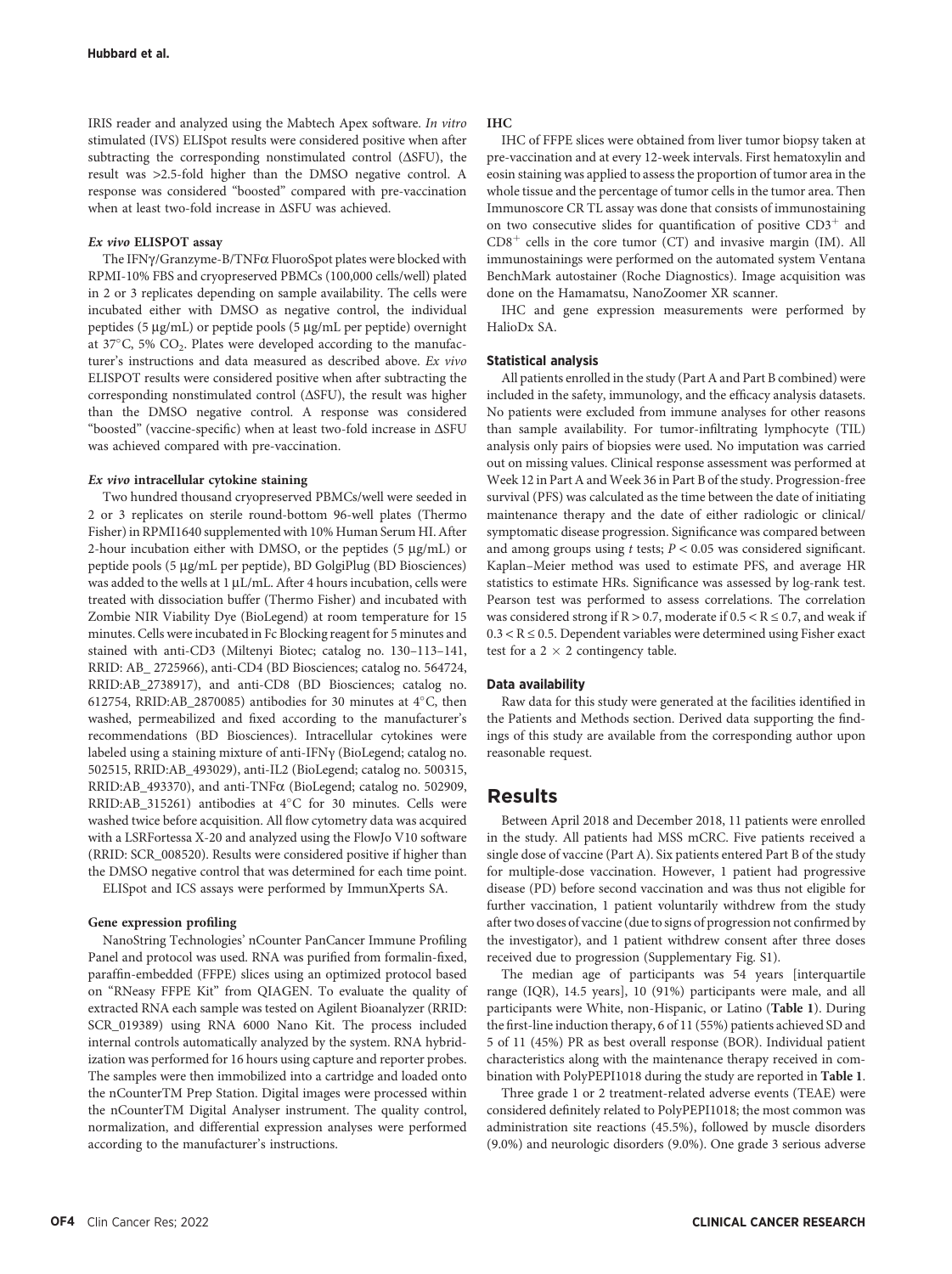| <b>Table 2.</b> Treatment-related adverse events $(n = 11)$ . |  |
|---------------------------------------------------------------|--|
|---------------------------------------------------------------|--|

| <b>Adverse event</b>                  | Grade 1-2<br>n (%) | Grade 3<br>$n$ (%) |
|---------------------------------------|--------------------|--------------------|
| Anemia                                | 1(9%)              |                    |
| Arthralgia                            | 1(9%)              |                    |
| Constipation                          | 1(9%)              |                    |
| Ervthema                              | 1(9%)              |                    |
| Fatigue                               | 1(9%)              |                    |
| Injection site reactions <sup>a</sup> | 5(45.4%)           |                    |
| Mvalgia                               | 1(9%)              |                    |
| Noninfectious acute encephalitis      |                    | $1(9%)^p$          |
| Burning feeling                       | 1(9%)              |                    |
| Superficial thrombophlebitis          | 1(9%)              |                    |
| Vomiting                              | 1(9%)              |                    |

Note: Data show all treatment-emergent adverse events of Grade 1 or 2 and 3 reported as possibly or definitely related to treatment. Relatedness to treatment was determined by the investigator.

<sup>a</sup>Raised erythematous patches, subcutaneous nodules, swelling, burning/pain. **b**Possibly related.

event (SAE; noninfective encephalitis) occurred 49 days after a single dose, recorded by the investigator as possibly related to the treatment (Table 2). There were neither treatment-related deaths nor study discontinuations due to AEs.

Vaccination to multiple anatomic sites was well tolerated according to patient diaries. Redness, itchiness, and swelling were reported by patients for 85 of a total of 380 injections (Supplementary Fig. S2). The severity of these complaints was mild ("some"). There were no "very" recorded for swelling, while "very" was recorded for itchiness by one patient for all four injection sites, which lasted for 2 days. Patients generally felt "some" fatigue; 1 patient recorded it as "very". Redness ("very") was recorded by 1 patient for one injection site of the four. The number of records tended to increase after the second or third dose and in most of the cases resolved in 8 to 12 days after vaccination (Supplementary Fig. S2).

By the end of the study, of the 11 vaccinated patients on maintenance therapy, 3 (27.3%) patients achieved confirmed PR, 4 (36.3%) had SD, and 4 (36.3%) had PD. Response evaluation between RECIST and irRECIST was concordant (Table 1). Maximum changes from baseline in target lesion size are summarized in Fig. 1A. One of the patients with PR received a single dose (Part A) and two of them received three doses (Part B), despite higher percentage of patients (3/5) with PR on induction treatment being included in Part A of the study than in Part B (2/6; Fig. 2A). Longitudinal changes in tumor burden during the study are shown in Fig. 1B–E and post-study follow-up data are represented in Fig. 2.

Tumor burden continuously decreased compared with baseline for the 3 patients achieving objective response and additionally for 2 patients with SD not achieving the RECIST criteria for objective response. Remarkably, for patient 01–0002, the size of the target lesion in the liver decreased slowly from 72 to 58 mm by week 41, representing 19% tumor shrinkage (Fig. 1B). Recurrence was experienced post-study, 21 weeks after the last vaccine dose (Fig. 2).

Patient 02–0004 achieved PR during the first-line chemotherapy, as BOR. Conversely, at screening, the last two radiologic assessments indicated one increasing and one decreasing target lesion (Fig. 1C). After receiving a single dose of vaccine, both lesions decreased, and by week 6 of the study achieved PR. Recurrence was experienced poststudy, 22 weeks after the vaccination (Fig. 2).

Patient 01–0004 achieved SD during the first-line chemotherapy, as BOR. He was admitted to the study with one target lesion in the liver and two target lesions in the omentum (Fig. 1D). Radiologic assessments showed continuous decrease of the patient's target lesions to the point where the patient qualified for curative surgery (week 26). By the time of the surgery, two lesions out of three resolved to complete response (CR; Fig. 1D). Post-surgical pathology showed that peritoneum was positive, while liver and mesentery were negative for tumor cells and that 8 of 29 lymph nodes were positive for cancer cells. Recurrence was experienced post-study, 27 weeks after the last vaccine dose/surgery (Fig. 2).

For Patient 01–0007, the first-line treatment produced PR as BOR. Patient 01–0007 transitioned to maintenance therapy with a target lesion in the liver of 29 mm and two nontarget lesions in the colon and lung. Radiologic assessments showed continuous decrease of the patient's target lesion (achieving PR in the study at week 36) to the point where the patient qualified for curative surgery post-study, at week 56 after entering the study (Fig. 1B and E). Post-surgical pathology showed neither residual nor metastatic adenocarcinoma at multiple resected sites, and 27 of 27 lymph nodes were negative for cancer cells. It was concluded that the patient achieved a CR (score 0) with no viable cancer cells. At the last contact (35 months after entering the study), the patient had no signs of progression (Fig. 2).

Durability of responses were assessed post hoc by collecting poststudy PFS data from the investigators, for all subjects (Fig. 2A). The median PFS (mPFS) on maintenance therapy was 31 weeks. Patients obtaining multiple doses controlled their disease for significantly longer period than patients with a single dose [mPFS 54 weeks vs. 20 weeks, respectively;  $HR = 0.17$ ; 95% confidence interval (CI), 0.04– 0.87;  $P = 0.017$ ; Fig. 2B]. These data should be treated with some caution, however, because patient numbers are small.

PolyPEPI1018 vaccination induced  $CD8<sup>+</sup>$  T-cell responses in 9 of 10 (90%), and CD4<sup>+</sup> T-cell responses in 10 of 10 (100%) patients as determined using IVS ELISpot (Fig. 3A and Supplementary Table S2).  $CD8<sup>+</sup>$  T-cell responses were assessed by stimulation with twelve individual 9-mer peptides (Supplementary Table S1) specific for the six 30-mer vaccine peptides, while  $CD4^+$  T-cell responses were detected using the pool of 30-mer peptides in the IVS ELISpot (Fig. 3A and B; Supplementary Fig. S3A and S3B).

PolyPEPI1018 vaccination generated  $CD8^+$  T-cell responses against average 4.8 (range 2–7) TAAs in the responder patients (Fig. 3A). Eight of 10 (80%) patients had  $CD8<sup>+</sup>$  T-cells induced against at least three TAAs and three against all seven (Fig. 3A and  $B$ ). Spontaneous  $CD8<sup>+</sup>$  T-cell responses covered each of the seven vaccine TAAs across the 7 of 10 patients, with average three targets detected per patient, indicating the presence of real colorectal cancer targets (Fig. 3A and B). Preexisting responses were augmented (boosted) upon vaccinations in all 7 patients against 1–5 TAAs. For 8 of 10 patients (80%), de novo immune responses were induced against 1 to 7 TAAs (Fig. 3A and B).  $CD4<sup>+</sup>$  T-cell responses measured using the pool of 30-mer peptides in the IVS ELISpot assays were detected for all 10 analyzed subjects both pre- and post-vaccination (Fig. 3A). The breadth and the magnitude (Fig. 3B and C) of  $CD8^+$  Tcell responses significantly increased with second or third dose compared with a single dose ( $P = 0.021$  and 0.026, respectively). The CD4<sup>+</sup> T-cell responses were also boosted ( $P = 0.045$ ; Fig. 3A). The kinetics of immune responses after the first dose suggests a peak response at week 3+6 combined time point for 5 out of 8 patients (Supplementary Fig. S3B).

 $\mathit{Ex}$  vivo ELISpot detected effector-type CD8<sup>+</sup> T cells were present for 5 of 9 (56%) and CD4<sup>+</sup> T cells in 9 of 9 (100%) patients as a result of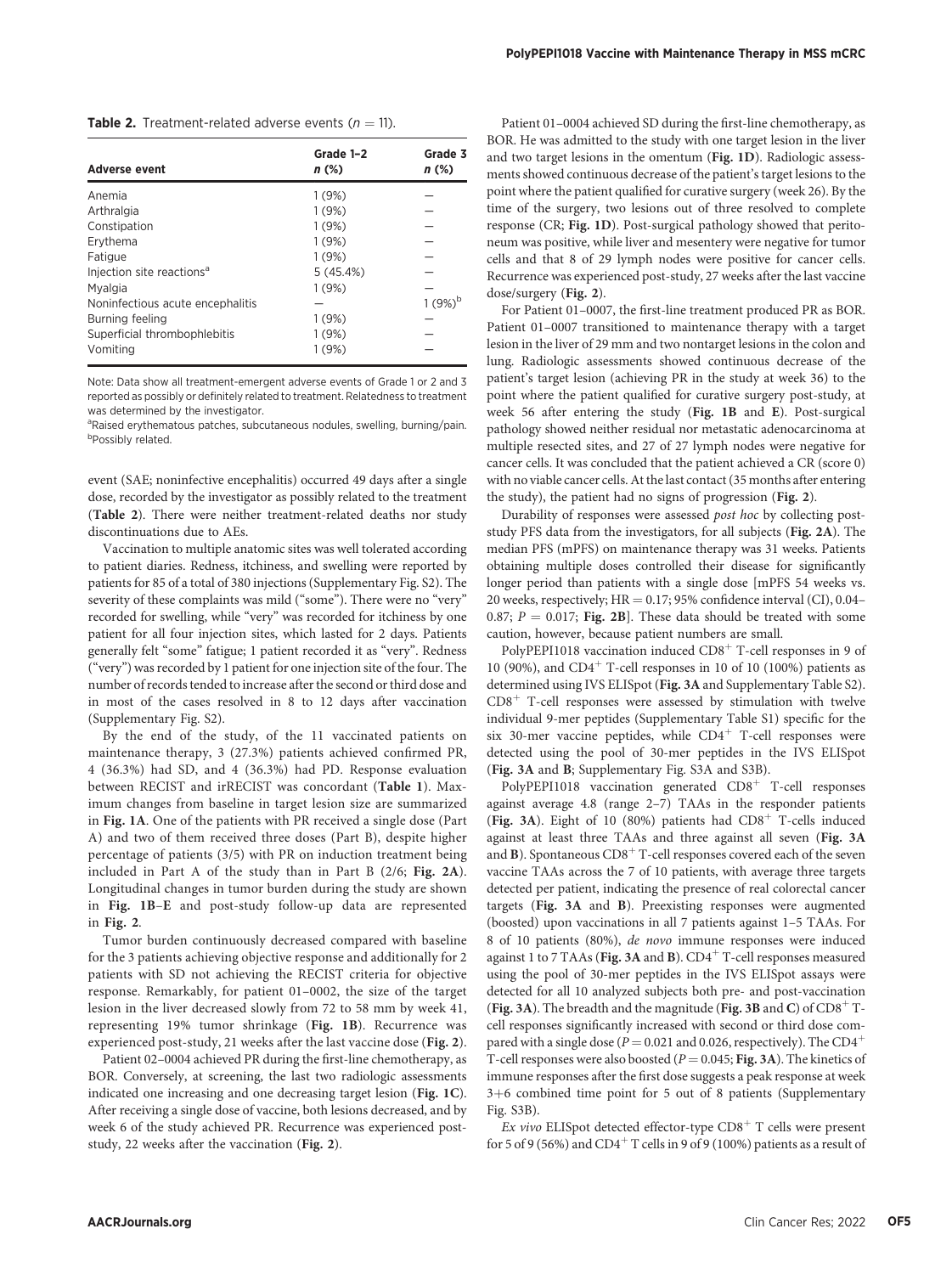

#### Figure 1.

Antitumor activity. A, Maximum changes from baseline in sum of target lesion size. B, Spider plot showing the changes of the target lesion sizes at each radiologic assessment (6-weekly). Each data point was compared with the lesion size measured at baseline. Dotted lines indicate patients receiving a single dose. CT scans and individual target lesion size changes for Patient 02-0004 (C), Patient 01-0004 (D), and Patient 01-0007 (E). Dotted lines denote post-study data for Patient 01-0007. Triangles indicate vaccination dates. Different gray shades on the line graphs and different colored arrows on the scans indicate different target lesions of the patients. \*, This patient was considered with PD due to clinical progression by the investigator.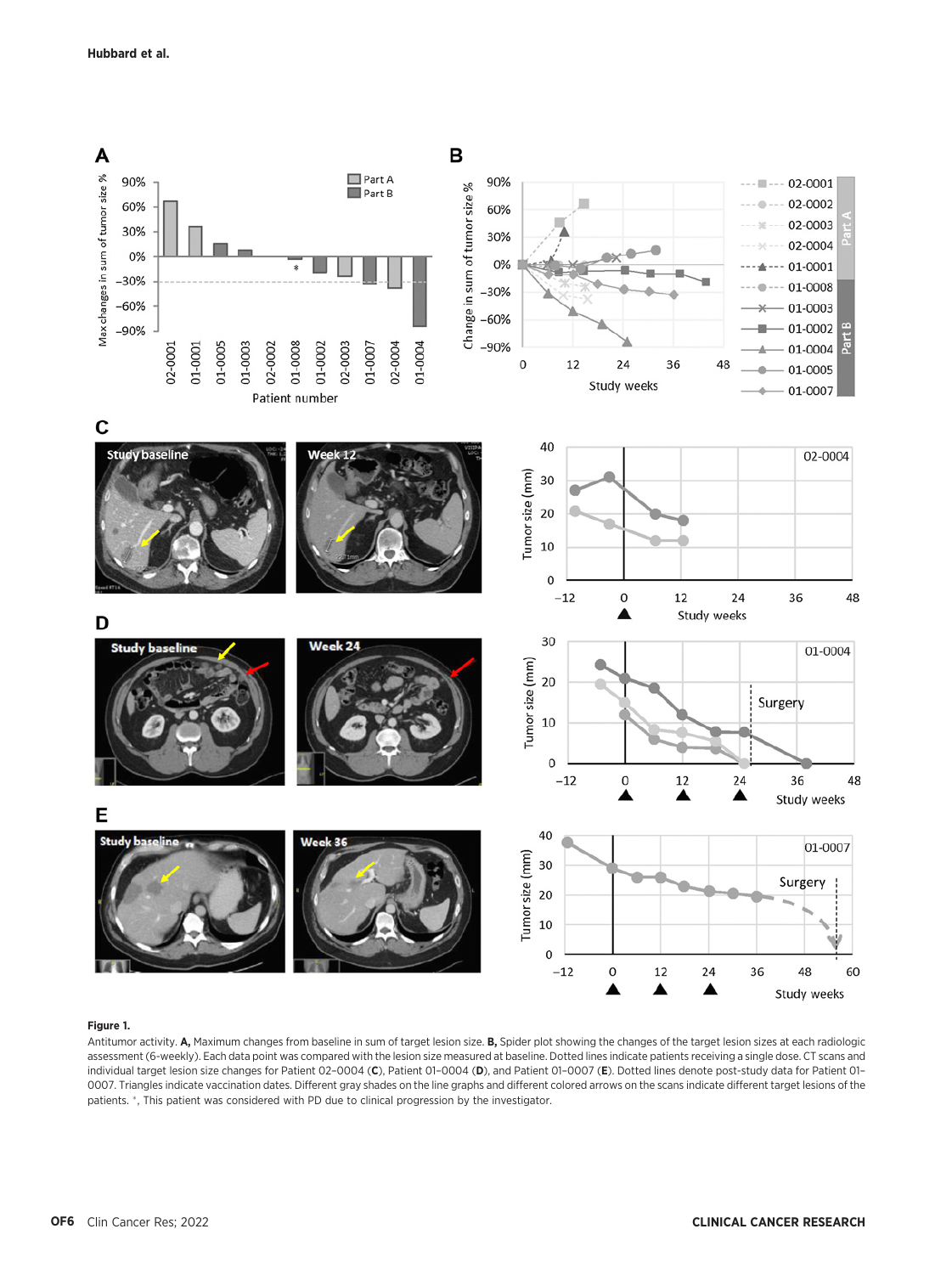

#### Figure 2.

Durability of responses (post hoc analysis). A, Swimmer plot analysis for the individual disease courses prior-, during-, and post-study. B, Kaplan-Meier curve for the PFS of single- and multiple-dose groups. One patient (Patient 01-0008) from Part B who progressed after one dose and left the trial was included in the single dose group. Number of patients at risk is shown below the Kaplan–Meier curve. The Kaplan–Meier analysis contains censored data for curative surgery, RT, and LFU. PFS was calculated as the time from the date of initiating maintenance therapy to the date of first progression or censored. Post-study, the patients continued on maintenance treatment; for the 3 patients with curative surgery/RT, therapy was discontinued after surgery/RT. LFU, lost to follow-up; RT, radiotherapy.

vaccination (Supplementary Fig. S3C and S3D). Because it is challenging to detect robust effector T-cell responses by ex vivo ELISpot assay, supporting flow cytometry analysis was performed. The frequency of ex vivo ICS detected vaccine peptide-specific  $CD8<sup>+</sup>$  T cells increased in 7 of 10 (70%) and  $CD4^+$  T cells in 9 of 10 (90%) subjects post-vaccination, confirming the ex vivo ELISpot results (Supplementary Fig. S4A and S4B). The CD8<sup>+</sup> T cells primarily produced IFN $\gamma$ , TNF $\alpha$ , and IL2 while CD4 $^+$  T cells were positive for mainly IL2 and IFNg (Supplementary Fig. S4C). Increase in proportion of fully functional IFN $\gamma$ /TNF $\alpha$  positive cells could be observed upon multiple vaccinations (Supplementary Fig. S4D and S4E; representative IFNg – CD8/CD4 ICS dot plots are presented in Supplementary Fig. S4F).

Pre- and post-vaccination metastatic liver biopsy pairs were analyzed using the Immunoscore assay to determine immune cell infiltration  $(CD3^+$  and  $CD8^+$  TILs) in the tumor area (CT and IM; Fig. 3D). At baseline, each tumor had "Low" Immunoscore  $(I = 2)$ characteristic for liver tumors with bad prognosis in mCRC (Supplementary Fig. S5A; ref. 39). Vaccination induced recruitment of TILs to tumor area for three of the four tested pairs.

Interestingly, for Patient 02–0004, after a single dose of Poly-PEPI1018, the number of  $CD3^+$  T cells increased by 450% in the IM area of the tumor, and no increase in TILs were observed in the CT. For Patients 01–0002 and 01–0007, increased number of TILs were observed also in the CT, after three doses of PolyPEPI1018 received. The number of  $CD8<sup>+</sup>$  TILs in the CT continuously increased with subsequent doses such that the ratio of  $CD8<sup>+</sup>/CD3<sup>+</sup>$  T cells achieved 0.66 for Patient 01–0002 and 0.86 for Patient 01–0007, suggesting that PolyPEPI1018 induced accumulation of cytotoxic T cells capable to enter the CT (Supplementary Fig. S5B). Post-vaccination, "High" Immunoscore  $(I = 3)$  was obtained for Patient 01-0002 (could not be assessed for Patient 01–0007 because of lack of IM data; Supplementary Fig. S5A).

To evaluate the effect of vaccination on immune-related gene expression in the tumor, we analyzed the CD8 effector T-cell gene signature, IFN $\gamma$  gene signature and programmed death ligand 1 and 2 (PD-L1, PD-L2) gene signature, previously described as related to the efficacy of immunotherapies in "hot" tumors (40). The median expression level of all the three sets of genes increased with at least two-fold in post-treatment samples of responding tumors ( $n = 3$ ), but not in the nonresponder tumor ( $n = 1$ ; Fig. 3E).

Further studies indicated that patients who experienced durable clinical benefit (DCB) had preexisting T-cell responses boosted by the vaccine against higher number of TAAs than others had ( $n = 10, P =$ 0.018; Fig. 3F). Correlative studies confirmed that the breadth of vaccine-boosted  $CD8<sup>+</sup>$  T-cell responses influenced both tumor shrinkage (R = -0.510,  $P = 0.132$ ) and PFS (R = 0.689,  $P = 0.030$ ; Supplementary Fig. S6A and B). Interestingly, no significant difference was observed between the two groups for the preexisting T-cell responses (boosted or not), the de novo generated T-cell responses, or their sum, suggesting that restored spontaneous immunity is the main factor for antitumor activity (Supplementary Fig. S6C).

Next, we investigated the predicted HLA-binding capacity of the immunogenic peptides detected for each subject. Using each patients' complete HLA class I genotype, the number of HLA class I alleles predicted to bind each of the 9-mer core peptides were determined (Supplementary Table S3) and results compared with the in vitro measured immune responses measured for the same peptides (Supplementary Fig. S7A). Analysis revealed association of detected  $CD8<sup>+</sup>$  T-cell responses with epitopes restricted to at least three autologous HLA alleles (Personal Epitopes, PEPIs;  $P = 0.013$ ) but not with single HLA allele-restricted epitopes ( $P = 1.00$ ), which highly overestimated detected T-cell responses (no negatives; Supplementary Fig. S7B). In addition, the magnitude of  $CD8<sup>+</sup>$  T-cell responses generated by PEPIs was significantly higher than those generated by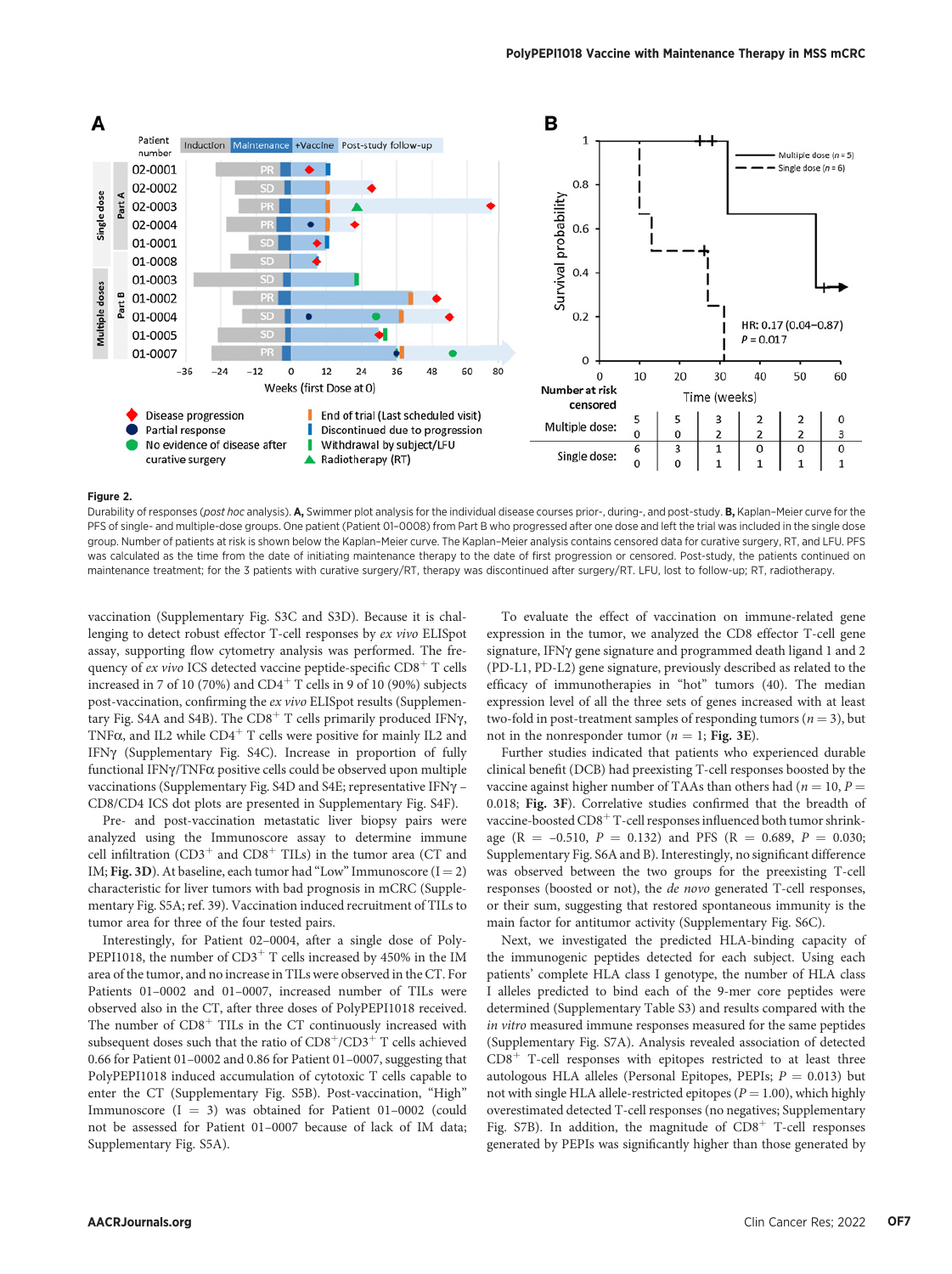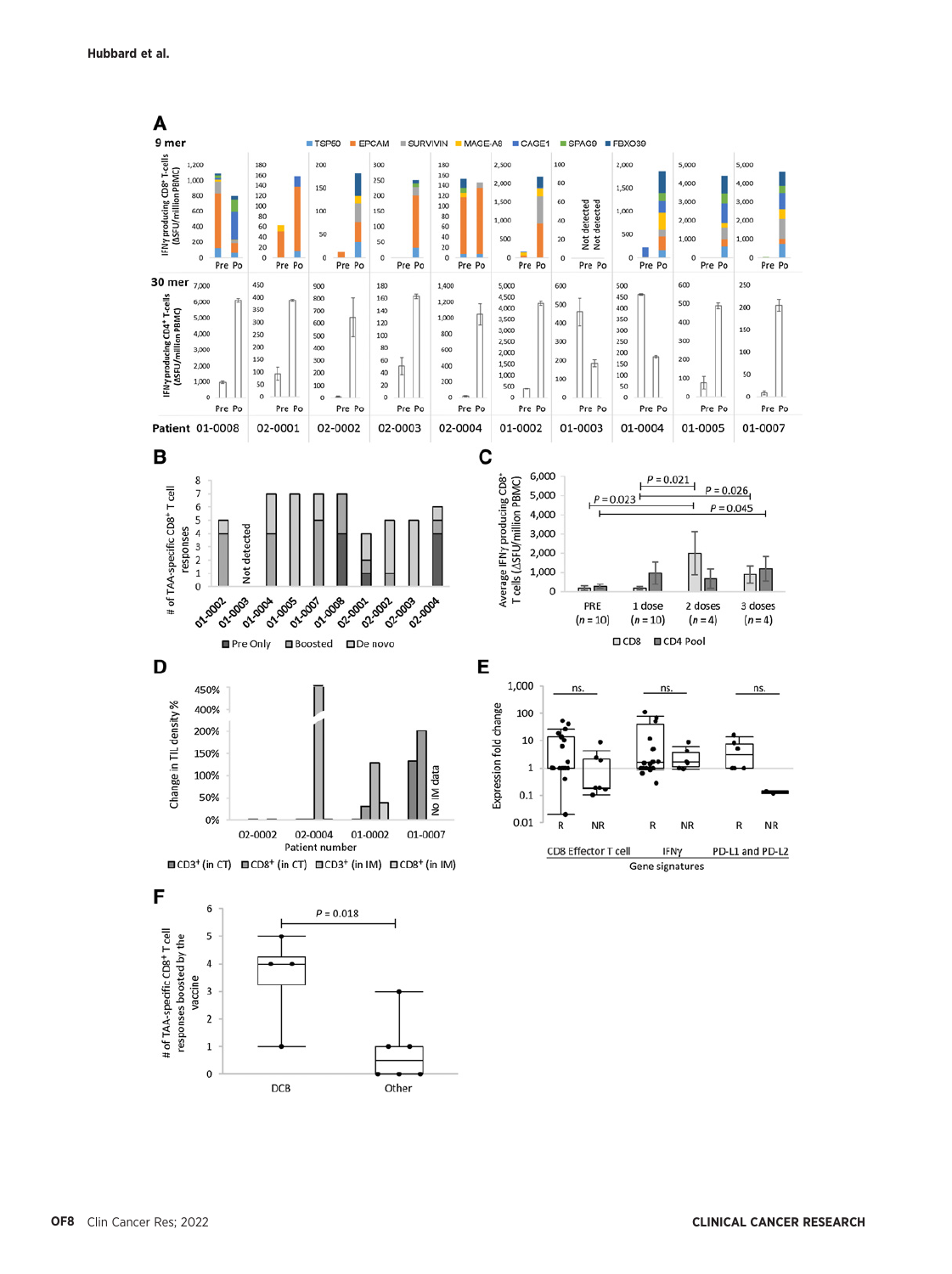|                    |                 | PEPIs and in vitro measured responses |           |           |           |           |           |         |           |           |  |  |  |
|--------------------|-----------------|---------------------------------------|-----------|-----------|-----------|-----------|-----------|---------|-----------|-----------|--|--|--|
|                    | <b>Patients</b> |                                       |           |           |           |           |           |         |           |           |  |  |  |
| <b>Vaccine TAA</b> | 01-0002         | 01-0003                               | 01-0004   | 01-0005   | 01-0007   | 01-0008   | 02-0001   | 02-0002 | 02-0003   | 02-0004   |  |  |  |
| TSP50              | <b>TN</b>       | <b>TN</b>                             | FP        | <b>TN</b> | <b>TP</b> | <b>TP</b> | TP        | FP      | <b>TP</b> | <b>TP</b> |  |  |  |
| EPCAM              | TP              | <b>TN</b>                             | TP        | TP        | FP        | <b>TP</b> | TP        | FP      | FP        | <b>TP</b> |  |  |  |
| <b>SURVIVIN</b>    | TP              | <b>TN</b>                             | TP        | <b>TN</b> | FP        | FP        | <b>TN</b> | FP      | FP        | FP        |  |  |  |
| MAGE-A8            | FP              | <b>TN</b>                             | <b>TN</b> | <b>TN</b> | FP        | <b>TP</b> | FP        | FP      | TN.       | <b>TP</b> |  |  |  |
| CAGE1              | <b>TP</b>       | <b>TN</b>                             | <b>TP</b> | FP        | FP        | <b>TP</b> | TP        | FP      | TN        | FP        |  |  |  |
| SPAG9              | <b>TN</b>       | FP                                    | <b>TN</b> | <b>TN</b> | FP        | <b>TP</b> | <b>TN</b> | FP      | FP        | TP.       |  |  |  |
| FBXO39             | FP              | FP                                    | <b>TN</b> | FP        | <b>TP</b> | TP.       | <b>TN</b> | TP      | <b>TP</b> | <b>TP</b> |  |  |  |

Table 3. Correlation between patients' HLA class I genotype predicted TAA-specific PEPIs and TAA-specific CD8<sup>+</sup> T-cell responses detected by IVS ELISpot.

Note: A predicted positive response means the patient was able to make a PEPI derived from the vaccine TAA, based on his/her HLA-genotype. FN, false negative; FP, false positive; PEPI, personal epitope (predicted epitope binding to ≥3 autologous HLA class I allele); TN, true negative; TP, true positive. PEPI-predicted and ELISpot measured matching results (TP and TN) are highlighted in gray ( $P = 0.01$ , Fisher exact). FP - PEPI was predicted but negative by ELISpot; FN - no PEPI was predicted but positive by ELISpot. Table related to Supplementary Table S3 and Supplementary Fig. S7A.

non-PEPIs ( $P = 0.011$ ; Supplementary Fig. S7C). We found that 79% of predicted TAA-specific PEPIs (for 7 TAAs  $\times$  10 patients) were confirmed by IFN $\gamma^+$ CD8<sup>+</sup> T-cell responses detected *in vitro* (Table 3). PEPIs in general underestimated the subjects' overall T-cell repertoire, however they precisely predicted subjects' PEPI-specific  $CD8<sup>+</sup>$  T-cell responses.

Consequently, although not statistically significant, patients with DCB had predicted PEPIs for higher number of TAAs than Others (mean 2.68 vs. 1.65,  $P = 0.432$ ), in conformance with the breadth of measured  $CD8<sup>+</sup>$  T-cell responses in this group (Supplementary Fig. S7D).

# **Discussion**

The OBERTO-101 trial showed that vaccination with Poly-PEPI1018 combined with maintenance treatment was safe and well tolerated and appears to induce durable antitumor responses in patients with previously unresectable MSS mCRC following induction therapy. The most common TEAEs were Grade 1/2 injection site reactions likely associated with the use of Montanide ISA 51VG adjuvant (41). No severe (Grade 3 or higher) local skin reactions were observed by the investigators, or reported by the patients, despite each dose being administered to four different anatomic sites. One Grade 3 SAE (noninfectious acute encephalitis) was observed and defined as possibly related to the treatment by the investigator. After careful review of the published scientific data and the data generated in the study, causality could not be confirmed taking into consideration lack of temporary association (49 days post-dose), as well. Specifically, no data were found on the elevated expression of the vaccine-targeted TAAs in normal brain tissue, except for SPAG9. Multiple datasets within the Human Protein Atlas, including the GTEx Portal ([https://](https://gtexportal.org) [gtexportal.org](https://gtexportal.org); dbGaP Accession phs000424.v8.p2) providing RNA transcript data, documented the overexpression of SPAG9 in healthy tissues (including brain; ref. 42), not found by others in earlier studies using IHC or RT PCR methods (31, 43). These observations indicate that the newer methods may shed new light on TAA selection. Nevertheless, the patient (02–0004) had no SPAG9-specific T-cell responses boosted by the vaccine, but many other patients had, without any SAE observed. Overall, the immunologic responses mounted by the vaccine were very similar to other patients' responses in terms of breadth and magnitude. Nevertheless, each 30-mer vaccine peptide was inspected for sequence homology with human proteome (during design), without any cross-reactive neoepitopes identified.

The de-intensified chemo backbone adopted in the setting of maintenance therapy with the addition of PolyPEPI1018 further reduced the tumor burden achieved by the induction chemotherapy for 3 patients (ORR, 27.3%) and maintained tumor responses for another 3 patients. Response to induction therapy (PR) did not seem to

#### Figure 3.

Colorectal cancer-specific immune responses induced by PolyPEPI1018 at peripheral and tumor level indicate treatment benefit. A, The breadth of TAA-specific CD8<sup>+</sup> T-cell responses and magnitude of CD4+ T-cell responses in each patient measured by IVS ELISpot. Post-vaccination (Po) results are the maximum responses measured for each subject during the study. CD8 T-cell responses were measured using the individual 9-mer test peptides listed in Supplementary Table S1, and summed for obtaining TAA-specific responses. CD4 T-cell responses were measured with the pooled 30-mer peptides. B, Number of responsive vaccine TAAs plotted by patient ( $n = 10$ ). Dark gray bars: Pre-only: No change or <2-fold increase in responses compared with pre-vaccination; mid gray bars: response boosted compared with pre-vaccination (at least 2-fold increase by IVS ELISpot); light gray: de novo induced vaccine-specific immune responses (no pre-vaccination response measured). C, Magnitude of PolyPEPI1018 vaccine-specific CD8<sup>+</sup> and CD4<sup>+</sup> T-cell responses detected at baseline and after multiple doses. D, T-cell (TIL) infiltration to the CT and IM area of the tumors post-vaccination assessed by HalioDx's Immunoscore CR TL assay. Changes in TIL density were calculated from IHC data obtained for pre/post-vaccination biopsy pairs; pre: baseline sample (except for Patient 01–0002, it was week 12 sample); Post: tumor biopsy at week 12 (for Patients 02-0002 and 02-0004) or week 38 (Patients 01-0002 and 01-0007). E, Whisker plot of upregulated gene-expression signatures upon treatment with PolyPEPI1018 for responder (R) tumors (Patients 02–0004, 01–0002, and 01–0007) and a nonresponder (NR) tumor (Patient 02–0002) assessed by NanoString's PanCancer gene-expression panel. Each dot represents the fold change of a gene in a sample. Boxes on the plot represents the quartiles (1 to 3). CD8<sup>+</sup> effector T-cell gene signature: [CD8A molecule (CD8A), CD8B molecule (CD8B), eomesodermin (EOMES), granzyme A (GZMA), granzyme B (GZMB), IFNy (IFNG), and perforin 1 (PRFI)]; IFNy gene signature: [indoleamine 2,3-dioxygenase 1(IDOI), C-X-C motif chemokine ligand (CXCL) 9 and 10, MHC class II DR  $\alpha$  (HLA-DRA), signal transducer and activator of transcription 1 (STATT) and IFNG] and PD-L1 and PD-L2 gene signatures. F, Impact of TAA-specific CD8<sup>+</sup> T-cell responses boosted by the vaccine (measured by IVS ELISpot) on treatment benefit; DCB, durable clinical benefit = patients with objective tumor response (PR) and/or stabilized disease (SD) for at least 50 weeks on maintenance treatment; Others: patients with no DCB. ASFU, background corrected spot-forming units; #, number. ND, not detected; ns., not significant. Error bars represent SEM.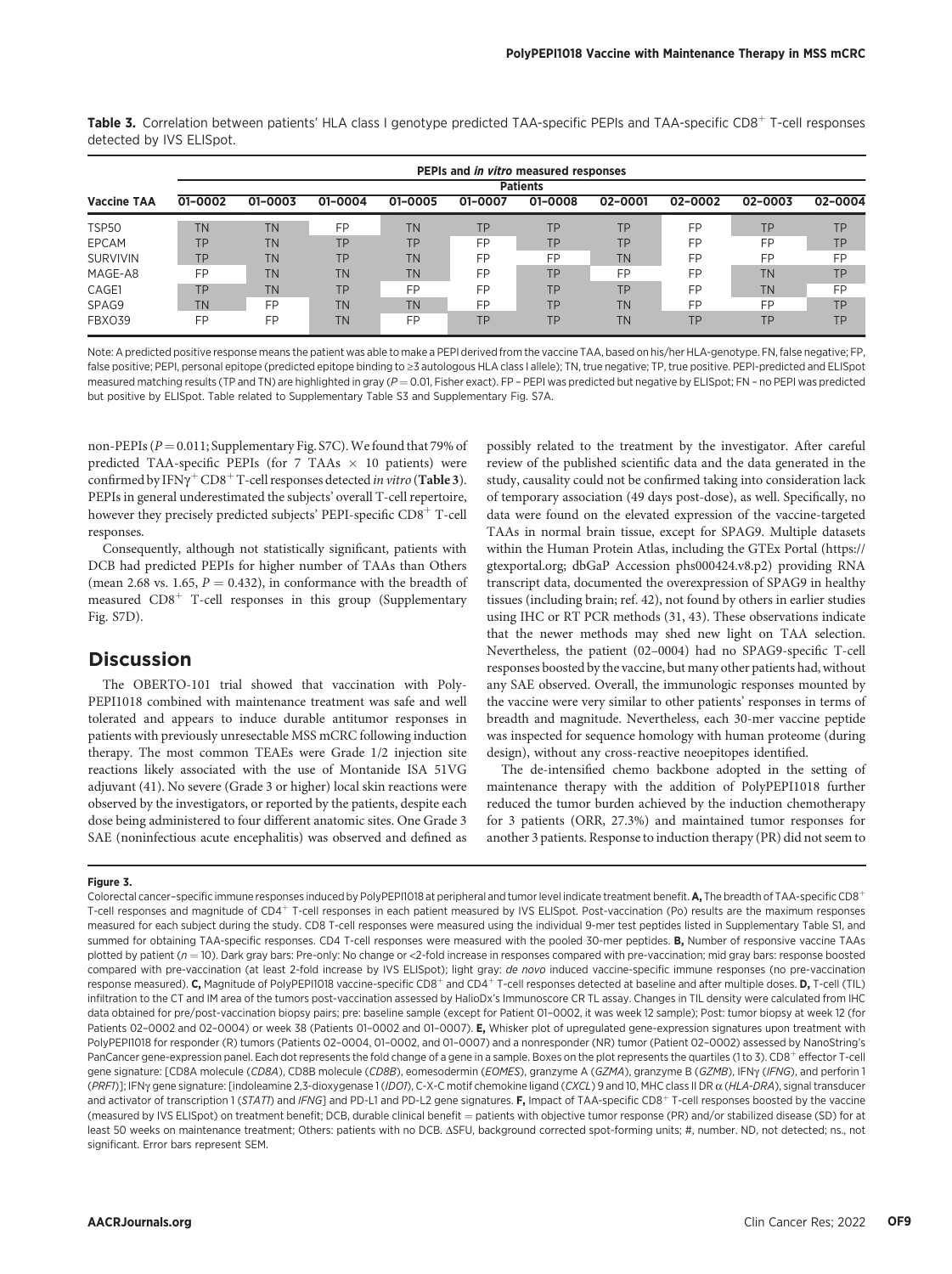be a prerequisite for the tumor responses obtained in the study, as the five PRs entering the study become 2 PR, 2 SD, and 1 PD on maintenance plus vaccine treatment, respectively. However, of the three PRs on maintenance plus vaccine treatment, two were PR on induction therapy and one transitioned from SD. Radiologic assessments of the tumors showed slow but continuous decrease of the tumor size, characteristic for the delayed effect seen for immunotherapies (44).

The mPFS for the patients who received multiple vaccinations in Part B was 12.5 months. This compares favorably with mPFS of 7.39 months obtained in the large MODUL trial applying same maintenance treatment with/without CPI following induction therapy in MSS-mCRC subjects, as well as to the mPFS obtained in two other large studies using 5-FU/capecitabine and bevacizumab maintenance treatment for mCRC (10, 13, 16). Importantly, in the MODUL trial, CPI combined with the maintenance therapy did not improve mPFS and no objective tumor responses were recorded for MSS-mCRC subjects. While there are significant limitations in comparing these results with data from large phase III studies, objective tumor responses obtained in our study support the increased mPFS compared with historical data and may show promise this regimen could extend time on maintenance therapy and delay the initiation of second-line therapy. However, given that most of the patients achieving PR in the study (2/3) also progressed within 22 to 27 weeks after the last vaccine dose, suggests optimization of the dosing regimen may be needed in order to maintain high frequency of circulating effector-memory T cells. Every 3 months vaccination regime was clearly suboptimal as  $CDS<sup>+</sup>$  T-cell responses, while still detectable, declined by Week 12 post-vaccination compared with peak response at Week 3 to 6.

Another unexpected finding of the study was that 2 patients had disease regression to the point that they were considered for curative intent surgery, despite being deemed unresectable at diagnosis and after induction therapy. One of these patients has been off systemic therapy since surgical resection two years ago, and as of the time of this publication has not had disease recurrence. For a third patient, radiotherapy of the lung nodule was also made feasible. These results provide a signal that PolyPEPI1018 may improve the chances of conversion from unresectable to resectable disease in mCRC.

The breadth of immune responses elicited by the vaccine was remarkably high. Multi-antigenic  $CD8<sup>+</sup>$  T-cell responses detected for 80% of patients exceed immune response rates reported for other multi-epitope off-the-shelf or personalized neoantigen-based cancer vaccines (45–47) and confirm our in silico model population-based vaccine design approach (36, 37). Immune responses against multiple epitopes were previously described as related to overall survival, also shown in our study for PFS and decrease in tumor burden (45). Subjects' complete HLA genotype influenced their  $CD8<sup>+</sup>$  T-cell responses and promiscuous autologous allele-binding capacity (PEPI) was a key feature of immunogenic epitopes. Correlation between predicted PEPIs and in vitro measured T-cell responses were already observed in our previous studies conducted with COVID-19 convalescent subjects and patients with cancer, also in our meta-analysis conducted with 94 cancer vaccine studies (36, 37, 48). HLA-genotype, through multiple TAA-derived PEPIs tended to predict treatment benefit, too. This is in good agreement with the recent finding where patients' HLA class I genotype (HLA heterozygosity) influenced their response to CPI therapy presumably due to efficient HLA presentation of TAAs triggering efficient  $CD8<sup>+</sup>$  T-cell responses (49). In our study, this hypothesis is supported by the dramatic increase of the density of  $CD3<sup>+</sup>/CD8<sup>+</sup>$  TILs, and by upregulation of the genes related to fully functional, cytotoxic,  $CD8<sup>+</sup>$  T cells in the responder tumors, posttreatment. Of note, both the examined  $CD8<sup>+</sup>$  T-cell gene signatures and the "High" Immunoscore are known to describe a "hot" tumor, associated with response to immunotherapies (7, 39, 40). Interestingly, we found that preexisting, multi-antigenic  $CD8<sup>+</sup>$  T-cell responses successfully boosted by the vaccine were the main factor for antitumor activity and subsequent clinical benefit. Thus, PolyPEPI1018 vaccination restored and boosted spontaneous, HLA-genotype–dependent antitumor immunity and increased the frequency of cytotoxic TILs (turning "cold" tumor into "hot" tumor) which could explain how PolyPEPI1018 vaccination showed clinical activity in combination with 5-FU/bevacizumab. Given that CPIs are known to be effective in "hot" tumors, our results suggest that studies conducted in "cold" tumors (like the MODUL trial or OBERTO-101) could benefit from the use of PolyPEPI1018 in combination with CPIs.

A limitation of our study is the nonrandomized design of the trial, which precludes definitive conclusions on the components of the study therapy. Although this study was not designed to be definitive, nevertheless we attempted to mitigate this risk by testing two schedules of the vaccine and noticed an initial correlation between longer dosing and PFS. In addition, as the background chemotherapy consisted of a subset of the induction therapy, it is unlikely that the tumor responses would have deepened with the chemotherapy alone. Another limitation is that the immune responses that were noted in the vast majority of the patients treated with the vaccine resulted in clinical benefit of a lesser magnitude/frequency. This could have two reasons: one is the sub-optimal dosing (single dose for half of the study population) and dosing regimen applied in the study, as discussed above. The other reason is the "typical" critical issue for the field in its quest to develop immune biomarkers with predictive potential, on which however we present new insight and unmatched data in the literature. We did not evaluate circulating tumor cells or circulating tumor DNA in our studies. Perhaps these additional assessments would have provided additional insights on antitumor activity and potential correlations with immune responses. In addition, the majority of patients enrolled in the study were males of White race and 73% of them harbored a KRAS mutation while BRAF mutations were excluded. Future investigations will need to study safety, immunogenicity, and efficacy in patients with molecular alterations more representative of the general mCRC population.

In conclusion, the correlating clinical and immune responses warrant further investigation of PolyPEPI1018 combined with maintenance therapy in patients with MSS mCRC, in a randomized controlled setting. Patients receiving multiple doses of PolyPEPI1018 had longer disease control and augmented immune responses compared with those patients with a single vaccination. Therefore, further studies with PolyPEPI1018 will involve multiple vaccinations and more frequent dosing in attempt to improve response rates and disease control. In addition, HLA-genotype dependent PEPI biomarker may be developed to select likely responders in order to "personalize" the therapy while maintaining its "off-the-shelf" nature. PolyPEPI1018 may provide a new opportunity for immune-based therapy for patients with MSS mCRC.

#### Authors' Disclosures

J.M. Hubbard reports grants from Treos Bio during the conduct of the study. J.M. Hubbard also reports grants from Boston Biomedical, G1 Therapeutics, Genentech, Hutchison, Incyte Corporation, Molecular Templates, Mirati Therapeutics, Pfizer, Pionyr Immunotherapeutics, Senhwa Biosciences, Seattle Genetics, Trovagene, Merck, Taiho Pharmaceutical, and eFFECTOR Therapeutics; personal fees from Merck; and other support from Bayer, BeiGene, and Incyte outside the submitted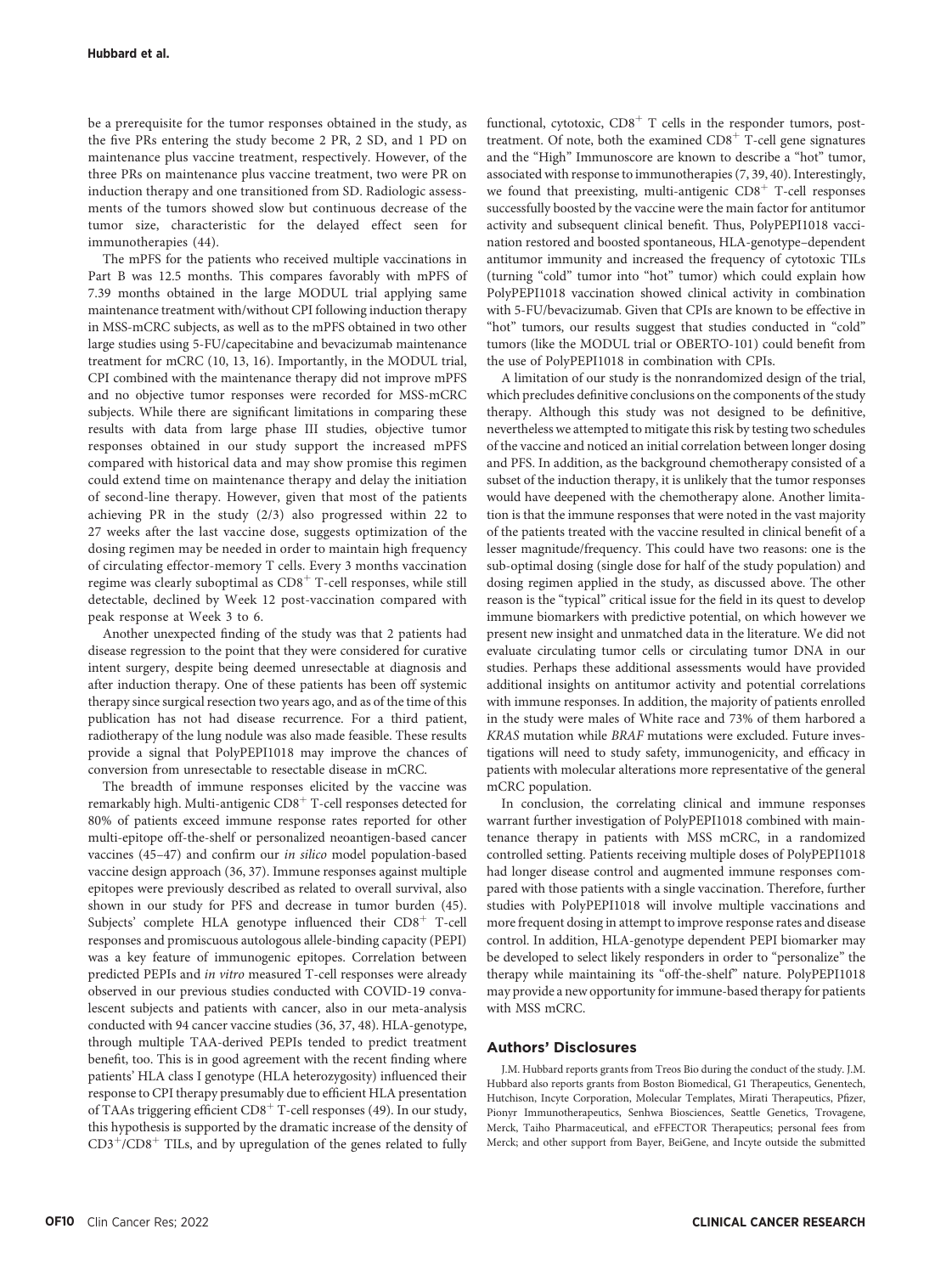work. E.R. Toke reports personal fees from Treos Bio Zrt outside the submitted work; in addition, E.R. Toke has a patent for PolyPEPI1018 vaccine composition pending and issued, and holds shares of Treos Bio Ltd. R.P. Graham reports grants from Bristol-Myers Squibb; and other support from Incyte outside the submitted work. H. Youssoufian reports personal fees from Treos Bio, Verastem Oncology, Agenus Bio, and OncXerna Therapeutics outside the submitted work. O. Lorincz reports personal fees from Treos Bio Zrt outside the submitted work; in addition, O. Lorincz has a patent for PolyPEPI1018 vaccine composition (co-inventor) pending, and holds shares at Treos Bio Ltd. L. Molnar reports personal fees from Treos Bio Zrt outside the submitted work; in addition, L. Molnár has a patent for PolyPEPI1018 vaccine composition pending, and holds shares at Treos Bio Ltd. Z. Csiszovszki reports personal fees from Treos Bio Zrt outside the submitted work; in addition, Z. Csiszovszki has a patent for PolyPEPI1018 vaccine composition pending, and holds shares at Treos Bio Ltd. J. Toth reports personal fees from Treos Bio Zrt outside the submitted work; in addition, J. Toth has a patent for PolyPEPI1018 vaccine composition pending, and holds shares at Treos Bio Ltd. C. Cremolini reports grants and personal fees from Merck, Servier, and Bayer, as well as personal fees from Roche, Amgen, Nordic Pharma, Merck Sharp & Dohme, and Pierre Fabre outside the submitted work. No disclosures were reported by the other authors.

#### Authors' Contributions

J.M. Hubbard: Formal analysis, investigation, methodology, writing–original draft. E.R. Tőke: Data curation, formal analysis, methodology, writing-original

#### References

- 1. Siegel RL, Miller KD, Jemal A. Cancer statistics, 2019. CA Cancer J Clin 2019;69: 7–34.
- 2. Saunders M, Iveson T. Management of advanced colorectal cancer: state of the art. Br J Cancer 2006;95:131–8.
- 3. Cremolini C, Antoniotti C, Rossini D, Lonardi S, Loupakis F, Pietrantonio F, et al. Upfront FOLFOXIRI plus bevacizumab and reintroduction after progression versus mFOLFOX6 plus bevacizumab followed by FOLFIRI plus bevacizumab in the treatment of patients with metastatic colorectal cancer (TRIBE2): a multicenter, open-label, phase III, randomized, controlled trial. Lancet Oncol 2020;21: 497–507.
- 4. Venook AP, Niedzwiecki D, Lenz HJ, Innocenti F, Fruth B, Meyerhardt JA, et al. Effect of first-line chemotherapy combined with cetuximab or bevacizumab on overall survival in patients with KRAS wild-type advanced or metastatic colorectal cancer: a randomized clinical trial. JAMA 2017;317:2392–401.
- 5. Moretto R, Cremolini C, Rossini D, Pietrantonio F, Battaglin F, Mennitto A, et al. Location of primary tumor and benefit from anti-epidermal growth factor receptor monoclonal antibodies in patients with RAS and BRAF wild-type metastatic colorectal cancer. Oncologist 2016;21:988–94.
- 6. Tejpar S, Stintzing S, Ciardiello F, Tabernero J, Van Cutsem E, Beier F, et al. Prognostic and predictive relevance of primary tumor location in patients with RAS wild-type metastatic colorectal cancer: retrospective analyses of the CRYS-TAL and FIRE-3 trials. JAMA Oncol 2017;3:194–201.
- 7. Galon J, Bruni D. Approaches to treat immune hot, altered and cold tumors with combination immunotherapies. Nat Rev Drug Discov 2019;18:197–218.
- 8. Boisen MK, Johansen JS, Dehlendorff C, Larsen JS, Østerlind K, Hansen J, et al. Primary tumor location and bevacizumab effectiveness in patients with metastatic colorectal cancer. Ann Oncol 2013;24:2554–9.
- 9. Tournigand C, Cervantes A, Figer A, Lledo G, Flesch M, Buyse M, et al. OPTIMOX1: a randomized study of FOLFOX4 or FOLFOX7 with oxaliplatin in a stop-and-go fashion in advanced colorectal cancer–a GERCOR study. J Clin Oncol 2006;24:394–400.
- 10. Hegewisch-Becker S, Graeven U, Lerchenmuller CA, Killing B, Depenbusch R, Steffens CC, et al. Maintenance strategies after first-line oxaliplatin plus fluoropyrimidine plus bevacizumab for patients with metastatic colorectal cancer (AIO 0207): a randomized, noninferiority, open-label, phase III trial. Lancet Oncol 2015;16:1355–69.
- 11. Hubbard JM, Grothey A. When less is more: maintenance therapy in colorectal cancer. Lancet 2015;385:1808–10.
- 12. Koeberle D, Betticher DC, von Moos R, Dietrich D, Brauchli P, Baertschi D, et al. Bevacizumab continuation versus no continuation after first-line chemotherapy plus bevacizumab in patients with metastatic colorectal cancer: a randomized phase III noninferiority trial (SAKK 41/06). Ann Oncol 2015;26:709–14.

draft, writing–review and editing. R. Moretto: Investigation, writing–review and editing. R.P. Graham: Investigation, methodology. H. Youssoufian: Formal analysis, writing-review and editing. O. Lőrincz: Formal analysis. L. Molnár: Formal analysis, visualization, statistical analysis. Z. Csiszovszki: Methodology.J.L. Mitchell: Project administration. J. Wessling: Project administration. J. Toth: Formal analysis, methodology. C. Cremolini: Formal analysis, investigation, writing–original draft, writing–review and editing.

#### Acknowledgments

We thank all the participants of this trial and their families. We are grateful to all the technical, research, and clinical staff of Mayo Clinic, Pisa University Hospital, and Treos Bio for management of the clinical trial. We thank Drs. Julianna Lisziewicz and Franco Lori (Treos Bio) for their contribution in the design of the vaccine and early conceptualization of the study and Dr. Eva Vegh (Treos Bio) for medical/regulatory support. We thank Nathalie Ross for manuscript editing service.

The costs of publication of this article were defrayed in part by the payment of page charges. This article must therefore be hereby marked advertisement in accordance with 18 U.S.C. Section 1734 solely to indicate this fact.

Received January 14, 2022; revised March 11, 2022; accepted April 25, 2022; published first April 26, 2022.

- 13. Simkens LH, van Tinteren H, May A, ten Tije AJ, Creemers GJ, Loosveld OJ, et al. Maintenance treatment with capecitabine and bevacizumab in metastatic colorectal cancer (CAIRO3): a phase III randomized controlled trial of the Dutch colorectal cancer group. Lancet 2015;385:1843–52.
- 14. Tournigand C, Chibaudel B, Samson B, Scheithauer W, Vernerey D, Mésange P, et al. Bevacizumab with or without erlotinib as maintenance therapy in patients with metastatic colorectal cancer (GERCOR DREAM; OPTIMOX3): a randomized, open-label, phase III trial. Lancet Oncol 2015;16:1493–505.
- 15. Kreidieh M, Mukherji D, Temraz S, Shamseddine A. Expanding the scope of immunotherapy in colorectal cancer: current clinical approaches and future directions. Biomed Res Int 2020;2020:9037217.
- 16. Grothey A, Tabernero J, Arnold D, De Gramont A, Ducreux MP, O'Dwyer PJ, et al. Fluoropyrimidine (FP) + bevacizumab (BEV) + atezolizumab vs FP/ BEV in BRAFwt metastatic colorectal cancer (mCRC): findings from cohort 2 of MODUL – a multicenter, randomized trial of biomarker-driven maintenance treatment following first-line induction therapy. Ann Oncol 2018;29: viii714–5.
- 17. Mansfield AS, Nevala WK, Lieser EA, Leontovich AA, Markovic SN. The immunomodulatory effects of bevacizumab on systemic immunity in patients with metastatic melanoma. Oncoimmunology 2013;2:e24436.
- 18. Emens LA, Middleton G. The interplay of immunotherapy and chemotherapy: harnessing potential synergies. Cancer Immunol Res 2015;3:436–43.
- 19. Galluzzi L, Humeau J, Buque A, Zitvogel L, Kroemer G. Immunostimulation with chemotherapy in the era of immune checkpoint inhibitors. Nat Rev Clin Oncol 2020;17:725–41.
- 20. Galluzzi L, Buque A, Kepp O, Zitvogel L, Kroemer G. Immunologic effects of conventional chemotherapy and targeted anticancer agents. Cancer Cell 2015;28: 690–714.
- 21. Gmeiner WH. Fluoropyrimidine modulation of the antitumor immune response-prospects for improved colorectal cancer treatment. Cancers 2020; 12:1641.
- 22. Fang H, Ang B, Xu X, Huang X, Wu Y, Sun Y, et al. TLR4 is essential for dendritic cell activation and antitumor T-cell response enhancement by DAMPs released from chemically stressed cancer cells. Cell Mol Immunol 2014;11:150–9.
- 23. Vincent J, Mignot G, Chalmin F, Ladoire S, Bruchard M, Chevriaux A, et al. 5- Fluorouracil selectively kills tumor-associated myeloid-derived suppressor cells resulting in enhanced T cell–dependent antitumor immunity. Cancer Res 2010; 70:3052–61.
- 24. Roland CL, Lynn KD, Toombs JE, Dineen SP, Udugamasooriya DG, Brekken RA. Cytokine levels correlate with immune cell infiltration after anti-VEGF therapy in preclinical mouse models of breast cancer. PLoS One 2009;4:e7669.